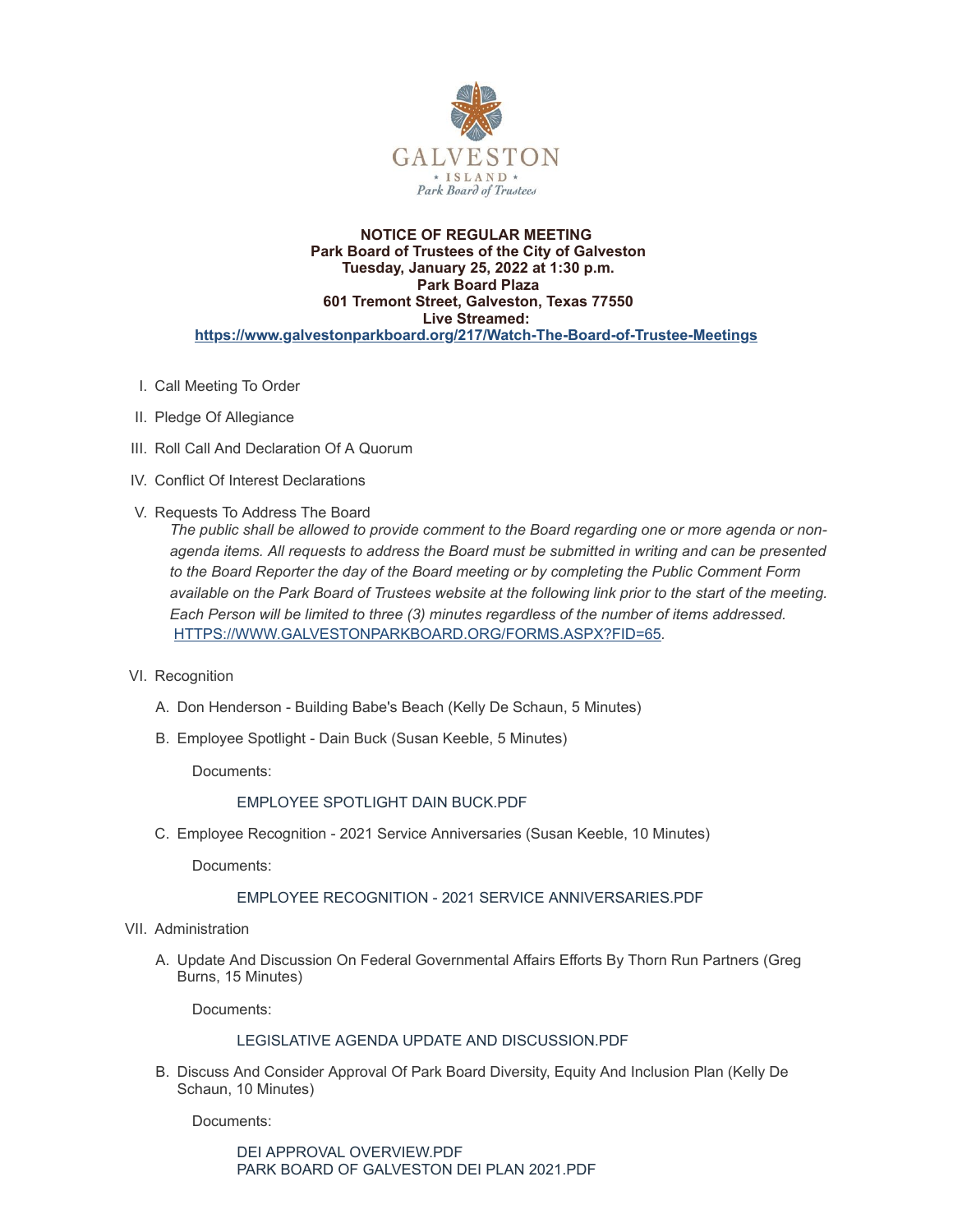C. Discuss And Consider Approval Of Revised Board And Committee Meeting Governance Policy (Schel Heydenburg, 10 Minutes)

Documents:

# PROPOSED MEETING [GOVERNANCE](https://www.galvestonparkboard.org/AgendaCenter/ViewFile/Item/7215?fileID=10662) POLICY.PDF

D. Discuss And Consider Approval Of Second Reading Of Proposed Bylaw Amendment Concerning Article XI - Committees (Carla Cotropia, 5 Minutes)

Documents:

# SECOND READING OF BY-LAW [CHANGE.PDF](https://www.galvestonparkboard.org/AgendaCenter/ViewFile/Item/7196?fileID=10661)

- E. Standing Committee Updates (Committee Chairs, 15 Minutes)
	- Beach Maintenance Advisory Committee (Jason Worthen, Chair)
	- Finance and Operations Committee (Dave Jacoby, Chair)
	- Parks and Amenities Committee (Steven Creitz, Chair)
	- Tourism Development Advisory Committee (Will Wright, Chair)
	- Workforce Development Committee (Susan Keeble for Jason Hardcastle)
- VIII. Executive Session
	- A. Pursuant To Texas Government Code Section 551.072 Possible Lease Of Real Property And Texas Local Government Code Section 551.071 - Consultation With Attorney On A Matter In Which The Duty Of The Attorney To The Governmental Body Under Texas Disciplinary Rules Of Professional Conduct Of The State Of Texas Clearly Conflicts With This Chapter - Stewart Beach Development
- IX. Action Item (S) Resulting From Executive Session
	- A. Discuss And Consider Action For Any Executive Session Item Listed On The Meeting Agenda
- X. Operations
	- A. Update On Stewart Beach Drainage Project (Sheryl Rozier, 10 Minutes)

Documents:

#### SB DRAINAGE [PROJECT.PDF](https://www.galvestonparkboard.org/AgendaCenter/ViewFile/Item/7199?fileID=10666)

- B. Update On Mobile Amenity Project
	- a. Discuss And Consider Approval Of Purchase Of Access Decking And Review Of Artist Renderings Of The Mobile Amenities At Stewart Beach (Vince Lorefice, 10 Minutes)

Documents:

#### ACCESS DECKING AND [RENDERINGS](https://www.galvestonparkboard.org/AgendaCenter/ViewFile/Item/7193?fileID=10660) FOR THE MOBILE AMENITIES PARK BOARD JANUARY 2022.PDF BID SHEET ACCESS [DECKING](https://www.galvestonparkboard.org/AgendaCenter/ViewFile/Item/7193?fileID=10657) .PDF

b. Discuss And Consider Approval Of Stewart Beach Mobile Amenities ‐ Phase I ‐ Proposed Financing Plan (Bryson Frazier, 10 Minutes)

Documents:

### SB MOBILE [AMENITIES.PDF](https://www.galvestonparkboard.org/AgendaCenter/ViewFile/Item/7195?fileID=10659)

C. Debrief On Stewart Beach City Council/Park Board Joint Meeting And Next Steps (Marty Fluke, 15 Minutes)

Documents:

### JOINT MEETING DEBRIEF AND NEXT [STEPS.PDF](https://www.galvestonparkboard.org/AgendaCenter/ViewFile/Item/7220?fileID=10667)

D. Discuss And Consider Approval Of Appointments To Proposed City Of Galveston Stewart Beach Ad Hoc Committee (Spencer Priest, 10 Minutes)